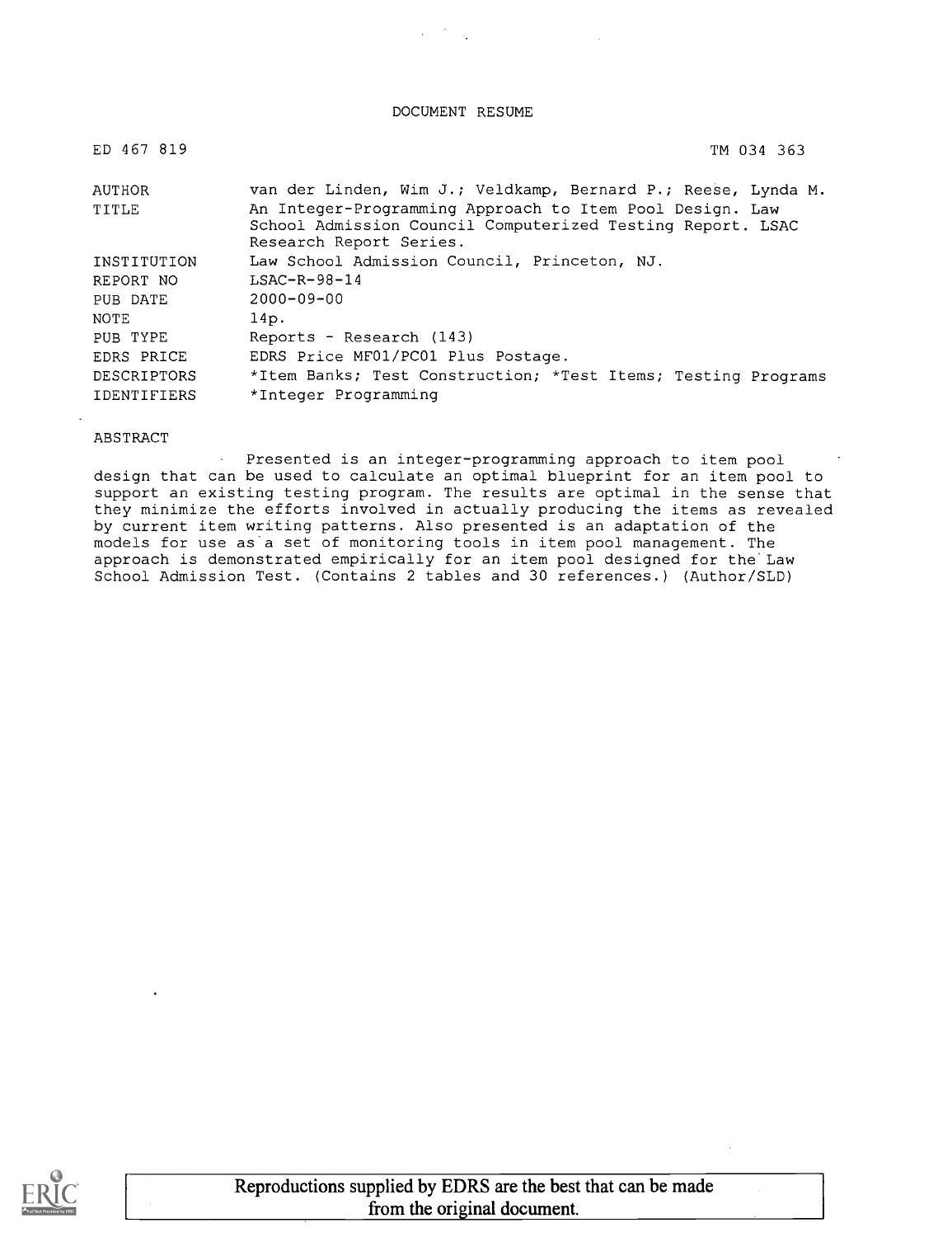## LSAC RESEARCH REPORT SERIES





**Law School Admission Council** Computerized Testing Report 98-14 September 2000



A Publication of the Law School Admission Council

TM034363

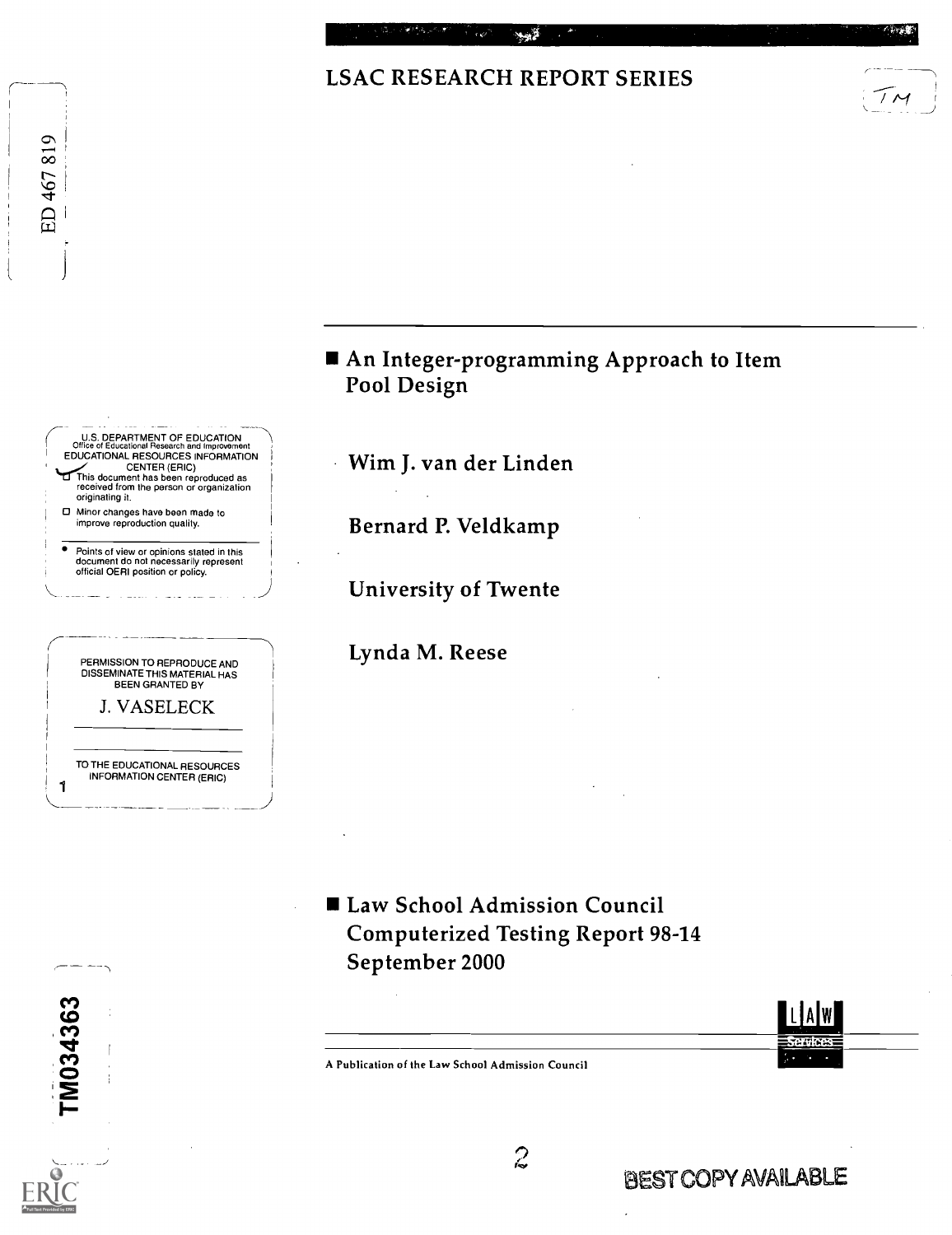The Law School Admission Council is a nonprofit corporation that provides services to the legal education community. Its members are 197 law schools in the United States and Canada.

Copyright© 2000 by Law School Admission Council, Inc.

All rights reserved. This report may not be reproduced or transmitted, in whole or in part, by any means, electronic or mechanical, including photocopying, recording, or by any information storage and retrieval system, without permission of the publisher. For information, write: Communications, Law School Admission Council, Box 40, 661 Penn Street, Newtown, PA 18940-0040

LSAT® and the Law Services logo are registered marks of the Law School Admission Council, Inc.

This study is published and distributed by the Law School Admission Council (LSAC). The opinions and conclusions contained in these reports are those of the authors and do not necessarily reflect the position or policy of the Law School Admission Council.

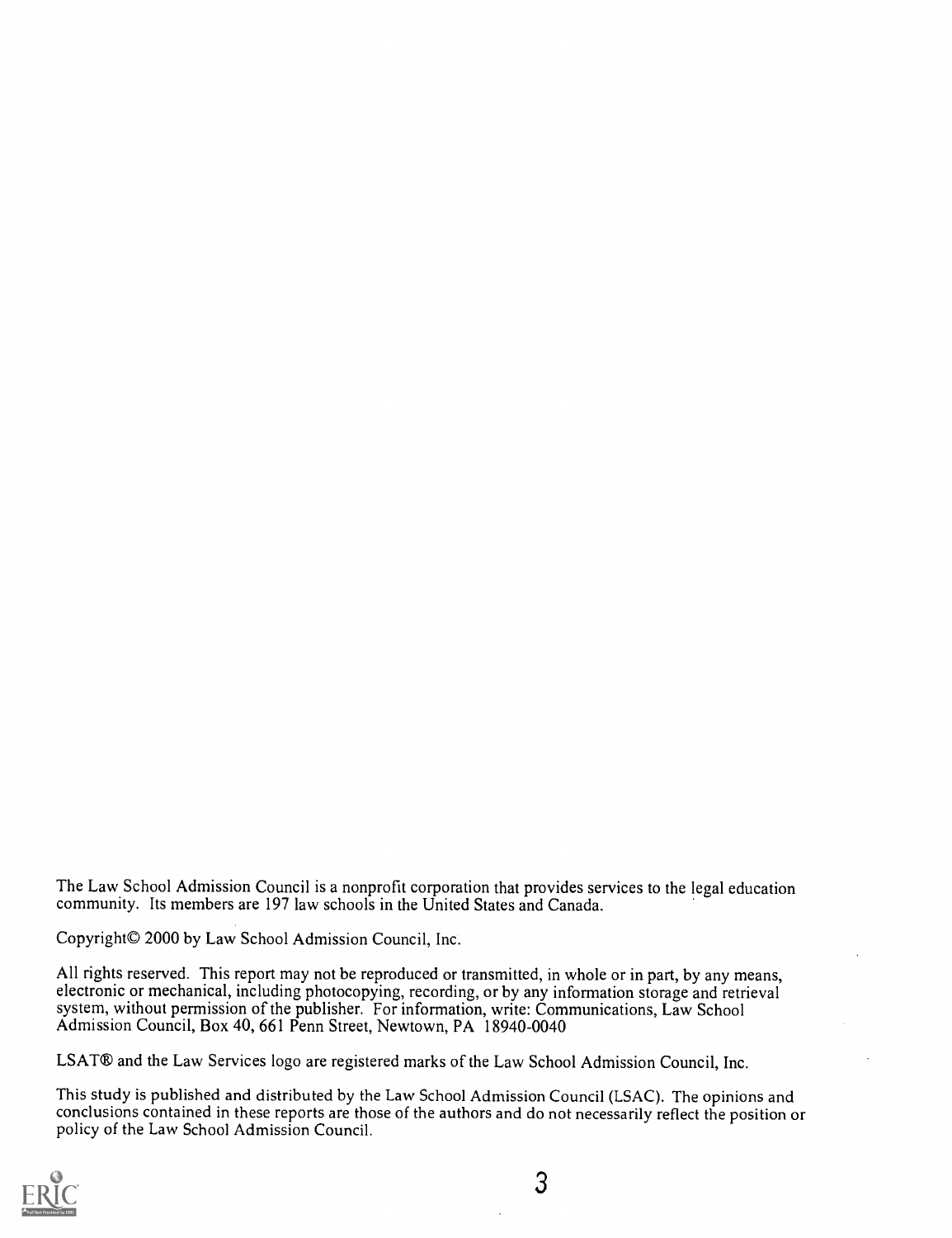### Table of Contents

 $\mathbf i$ 

l.

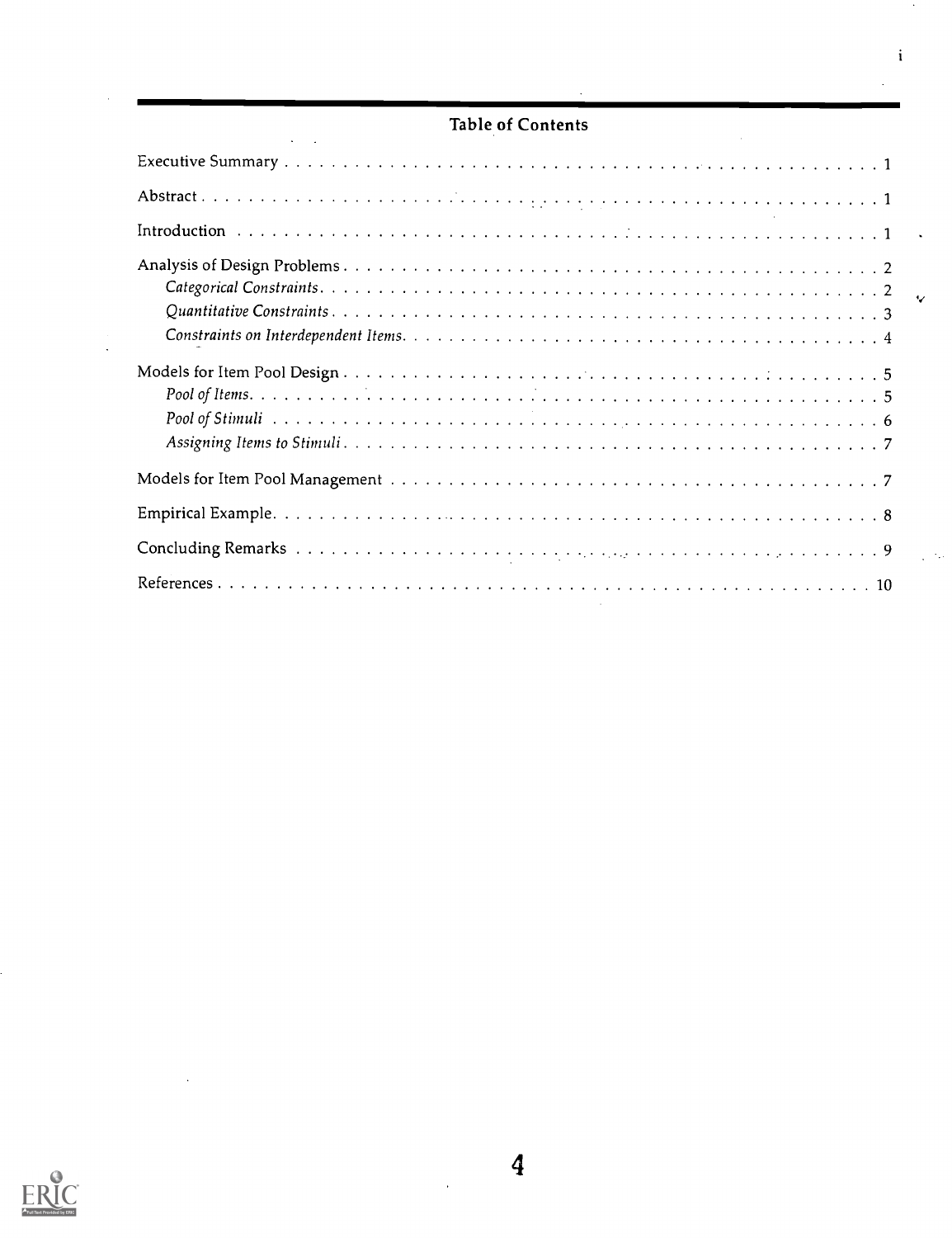#### Executive Summary

Recently, a body of research on the problem of optimal test assembly has been developing. Researchers have taken various approaches to the problem of automatically assembling a number of test forms from a pool of test items (questions). The result is a prespecified number of test forms that optimally meet a predefined set of test specifications. These test specifications may include a balance of such things as test content, answer key distribution, word count limitations, and statistical specifications.

While many of the approaches to optimal test assembly have been very successful, the results of these methods are limited by the composition of the item pool to which they are applied. While a method of optimal test assembly may result in test forms that are optimal for the item pool, these forms may be unacceptable in important ways if the item pool is lacking. For example, the item pool may contain items of the required content characteristics, but the items may be too difficult or too easy. The end result could be a content-balanced test form that is inappropriate in terms of difficulty level. Also, an item pool may appear to be large, but may contain many items that will never be selected for inclusion on a test form. In such a case, the size of the pool is deceiving from the point of view of test assembly.

The method described in this paper presents an integer-programming approach to item pool design. The result of this approach is a document, referred to here as a "blueprint," specifying what attributes the items in a new item pool or an update to an existing pool should have. The blueprint is specified to allow for the assembly of a prespecified number of test forms. The solution is optimal in that the efforts needed to achieve this item pool are minimized. The number of unused items in the pool is minimized as well.

This study addressed the definition of an item pool to support the assembly of a prespecified number of paper-and-pencil test forms. Paper-and-pencil test assembly represents a simpler problem than the selection of items for inclusion in a computerized adaptive test. Future research on this problem will address adaptive testing. This approach is very promising for the monitoring of a computerized-testing item pool.

#### Abstract

An integer-programming approach to item pool design is presented that can be used to calculate an optimal blueprint for an item pool to support an existing testing program. The results are optimal in the sense that they minimize the efforts involved in actually producing the items as revealed by current item writing patterns. Also, an adaptation of the models for use as a set of monitoring tools in item pool management is presented. The approach is demonstrated empirically for an item pool designed for the Law School Admission Test (LSAT).

#### Introduction

Recently, a variety of methods for automated assembly of test forms from an item pool have become available. Each of these methods can be classified as belonging to one of the following classes (van der Linden, 1998): (1) heuristics that select items sequentially to match a target for the test information function or to fit a weighted combination of the test specifications (e.g., Ackerman, 1989; Luecht, 1998; Sanders & Verschoor, 1998; Swanson & Stocking, 1993); (2) methods that model the test assembly problem as a 0-1 linear programming (LP) problem and then use a search algorithm or heuristic to find a simultaneous solution to the problem (e.g., Adema, 1990, 1992; Adema, Boekkooi-Timminga, & van der Linden, 1991; Boekkooi-Timminga, 1987, 1990; Theunissen, 1985; Timminga & Adema, 1995; van der Linden, 1994, 1996; van der Linden & Boekkooi-Timminga, 1989); (3) methods based on network-flow programming with Lagrange relaxation and/or embedding of the network model in a heuristic (Armstrong & Jones, 1992; Armstrong, Jones, & Wang, 1994, 1995; Armstrong, Jones, & Wu, 1992); and (4) methods based on optimal design theory from statistics (e.g., Berger, 1994). Detailed descriptions and examples of these methods are given in a recent special issue of Applied Psychological Measurement on optimal test assembly (van der Linden, 1998).

These test assembly methods result in tests that are optimal or close to optimality. However, even when optimal, the results may not be satisfactory because an important constraint on the quality of the tests is imposed by the composition of the item pool. For example, an item pool can have enough items with the content attributes required by the test specifications but their statistical attributes may be off target in the sense that the items are too difficult or too easy. This case can easily occur if an item pool is frequently used and certain categories of items in the pool are depleted quickly. The result is then an optimal test with an information function too low on a relevant interval on the ability scale. Though the problem of item pool depletion is less likely to happen for larger item pools, it should not be inferred that larger item pools are necessarily optimal. On the contrary, a well-known phenomenon in item pool management is that a considerable proportion of the items in the pool may never be used. The presence of such "wallflowers" can be the result of attribute values not needed by the test specifications or overrepresented in the pool. Since the



5

BEST COPY AVAILABLE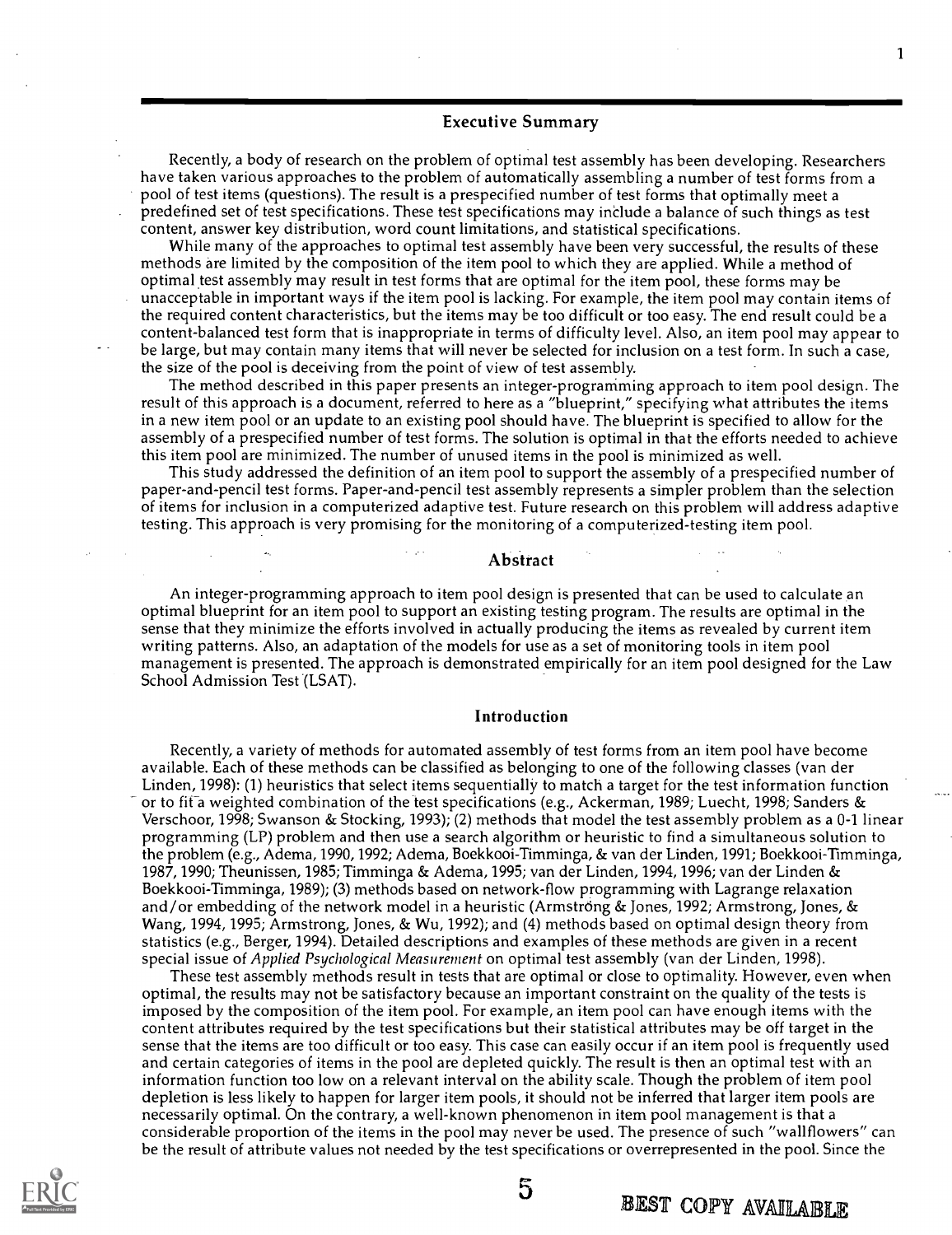costs of screening and pretesting items are generally high, items in either category typically involve a considerable loss of resources.

This paper presents an integer-programming method for item pool design. The method results in a blueprint for an item pool, that is, a document specifying what attributes the items in a new item pool or an update of an existing pool should have. As will become clear below, the blueprint is designed to allow for the assembly of a prespecified number of test forms from the pool, each with its own set of specifications. At the same time, it is optimal in the sense that the efforts or "costs" involved in realizing the item pool are minimized. A favorable consequence of this objective is that the number of unused items is also minimized. (In practice, it may be prudent to have a few spare items though; see the discussion later in this paper.)

The actual task of writing test items to a blueprint is difficult. This difficulty arises mainly as a result of statistical attributes, such as p-values, item-test correlations, and item response theory (IRT) parameters, rather than content attributes. It is a common experience that the values of statistical attributes of individual items are only loosely predictable. At the same time, however, at the level of a pool of items, statistical attributes often show persistent patterns of correlation with content attributes. In this paper, these patterns are used to derive an empirical measure for item writing efforts that is minimized in the design model.

The point of view taken in this paper is that item pools are not static entities. Tests are assembled from the pool and subsequently released, or items may be removed from the pool because they become obsolete. In most testing programs, new items are therefore written and pretested on a continuous basis. Though presented as a method for designing a single pool, it is believed that in practice the models in this method will serve as tools for monitoring the item writing process on a more continuous basis. The slight adaptation needed to use the models for item pool management is presented later in this paper. As will become clear below, if the models are used in this mode, possible differences between the statistical attributes in the blueprint and their actual values from the pretest of the items in the existing pool are automatically detected and lead to an optimal update of the blueprints for the items that still have to be written.

The problem of item pool design has been addressed earlier in Boekkooi-Timminga (1991) and Stocking and Swanson (1998). The former paper also uses integer-programming to calculate the number of items needed for future test forms but follows a sequential approach maximizing the information function of each subsequent test under the Rasch or one-parameter logistic model. The results are then used to improve on the composition of an existing item pool. The model proposed in this paper directly calculates a blueprint for the entire item pool (though it is sometimes efficient to do the calculations sequentially). In addition, its objective is to minimize the costs of actually producing the pool by the current item writers rather than maximizing the test information functions. At the same time, the model guarantees that the targets for the test information functions are met. Finally, this model is not restricted to items calibrated under the Rasch model. The paper by Stocking and Swanson does not deal with the problem of designing an item pool as such. Rather, it presents a method for assigning items from a master pool to a set of smaller pools accessed randomly in an adaptive testing program to minimize item security problems.

The remainder of the paper is organized as follows: First, the problem of item pool design is analyzed, making an important distinction between test specifications based on categorical and quantitative item attributes. Then the design method is presented, and it is shown how its models minimize the expected costs involved in item writing. In addition, it is explained how the method can be used if the item pool has to support a testing program with sets of items related to common stimuli. The next section of the paper explains how the proposed models can be adapted for use as monitoring tools in item pool management. Finally, an empirical application of the models to the problem of designing an item pool for the Law School Admission Test (LSAT) is presented.

#### Analysis of Design Problem

An important distinction between test specifications or constraints in mathematical programming models for test assembly is the one between constraints on categorical item attributes, on quantitative attributes, and constraints needed to represent inter-item dependencies (van der Linden, 1998). This distinction also plays a critical role in the item pool design model presented in this paper.

#### Categorical Constraints

The defining characteristic of a categorical item attribute, such as item content, cognitive level, format, author, or answer key, is that it partitions the item pool into a series of subsets. A test specification with respect to a constraint on a categorical attribute constrains the distribution of the items in the test over these subsets. If the items are coded by multiple attributes, their Cartesian product introduces a partition of the pool. In this case, constraints on categorical attributes do not only address the marginal distributions of items on attributes but also their joint and conditional distributions.

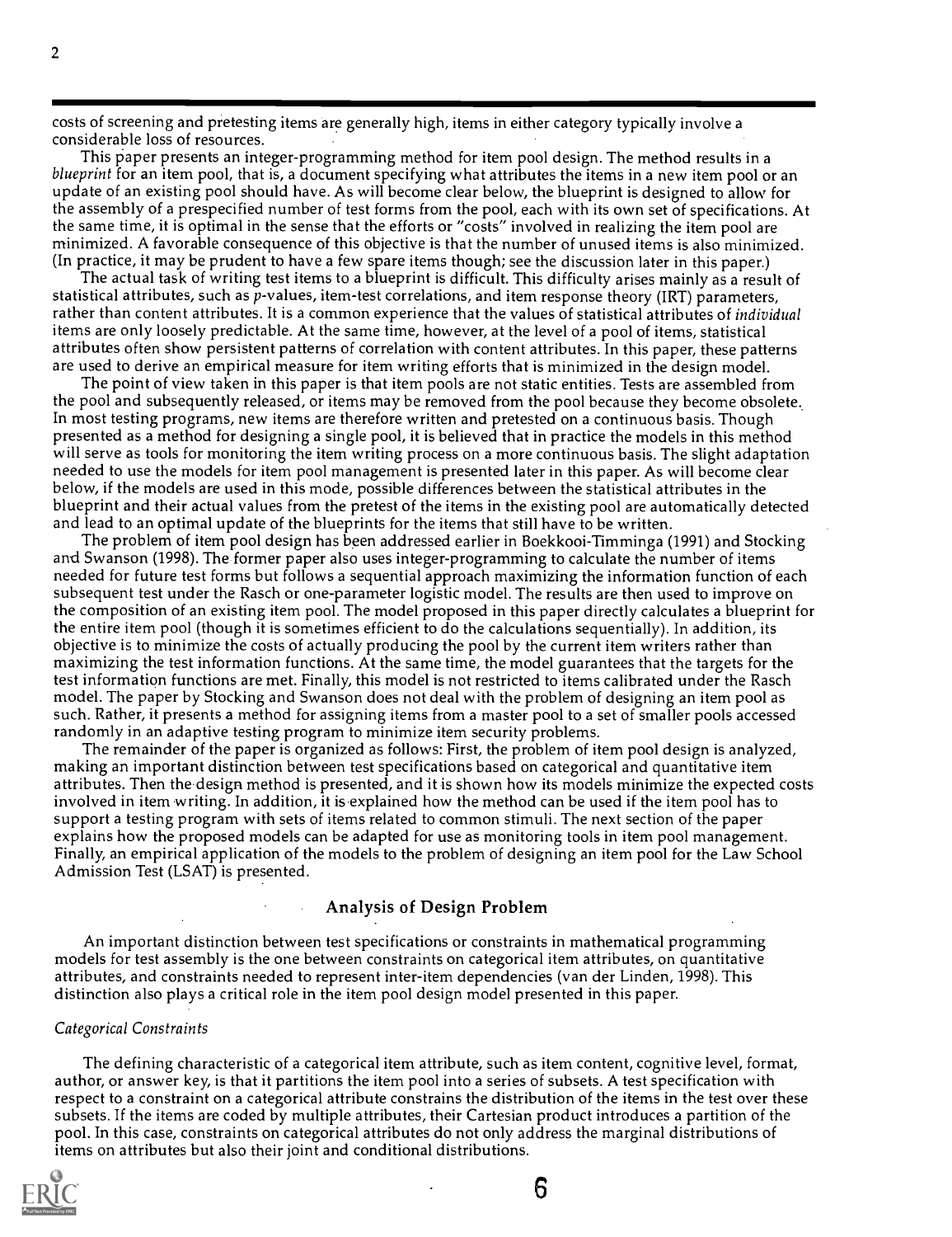A natural way to represent categorical attributes is by a table. An example for the case of two categorical constraints with a few constraints on their distributions is given in Table 1. One attribute is item content, C (with levels C1, C2, and C3); the other is item format, F (with levels Fl and F2). In the first panel, the full distribution of the items in the pool is represented by the numbers  $n_{ii}$ ,  $n_{i}$ ,  $n_{i}$ , and  $n_{ii}$  that are the numbers of items in cell (i,j) row i, column j, and the total table, respectively. Likewise, in the second panel the numbers of items in the test are denoted as  ${\bf r_{ij}}$   ${\bf r_{i}}$  ,  ${\bf r_{j}}$  and  ${\bf r_{j}}$  . The following set of constraints is imposed on the test:

$$
\begin{array}{l}\nr_{12} = 6; \\
r_{.1} = 4; \\
r_{.1} = 8.\n\end{array}
$$

| TABLE <sub>1</sub> |  |
|--------------------|--|
|--------------------|--|

| Distribution of items in the pool and constrained distribution of items in a test form |  |
|----------------------------------------------------------------------------------------|--|
| (case of two categorical attributes)                                                   |  |

| . | $F1$ F2                       |                       |  | $F1$ F2 |                               |  |
|---|-------------------------------|-----------------------|--|---------|-------------------------------|--|
|   | C1 $n_{11}$ $n_{21}$ $n_{.1}$ |                       |  |         | C1 $r_{11}$ $r_{21}$ 4        |  |
|   | C2 $n_{12}$ $n_{22}$ $n_{.2}$ |                       |  |         | C2 6 $r_{22}$ $r_{.2}$        |  |
|   | C3 $n_{13}$ $n_{23}$ $n_{.3}$ |                       |  |         | C3 $r_{13}$ $r_{23}$ $r_{.3}$ |  |
|   |                               | $n_1$ , $n_2$ , $n_3$ |  | 8       | $r_2$ $r_{1}$                 |  |

Note that this set not only fixes certain numbers directly but also restricts the values possible for the other numbers in the table. For example, the first and last constraint together imply the constraint  $r_{11} + r_{13} \le 2$ . This fact sometimes allows us to represent the same set of test specifications by different sets of constraints. Some of these sets may be smaller and therefore more efficient than others. The method in this paper, however, is neutral with respect to such differences.

In a test assembly problem, values for the numbers  $r_{ii}$  are sought such that the constraints on all distributions are met and the combination of the values optimizes an objective function. In so doing, the numbers  $n_{ii}$  of items in the pool are fixed and serve as upper bounds to the numbers  $r_{ii}$ . The basic approach to the item pool design problem in this paper is to reverse the role of these two quantities. The number n<sub>ii</sub> are now taken as the decision variables and a function of them is optimized subject to all constraint sets involved by the specifications of the tests the pool has to support.

#### Quantitative Contraints

Examples of quantitative item attributes are word counts, exposure rates, values for IRT information functions, expected response times, and classical parameters as p-values and item-test correlations. Unlike categorical constraints, quantitative constraints do not impose bounds directly on numbers of items but on a function of their joint attribute values, mostly a sum or an average.

In IRT-based test assembly, important constraints are those on the information function of the test. These constraints typically require the sum of values of the item information functions to meet certain bounds. It is important to note that though each combination of item information functions defines a unique test information function, the reverse does not hold. Unlike categorical attributes, constraints with quantitative attributes have no one-to-one correspondence with item distributions but sets of distributions that are feasible with respect to the constraints. However, this property should not be viewed as a disadvantage. It can be exploited to choose a distribution to represent a quantitative constraint that is optimal with respect to an objective function. This paper follows this approach and translates all constraints on quantitative attributes into an optimal distribution of the items over tables defined by a selection of their values.

The option of choosing an objective function for the selection of an optimal item distribution is used to solve a problem alluded to earlier—the difficulty involved in writing items with prespecified values for their statistical attributes. More concretely, it is proposed to minimize an explicit objective function that measures the costs or efforts involved in writing items with the various possible combinations of attribute values by the item writers.

One possible option is to assess these costs directly, for example, by asking item writers to time their activities or by analyzing log files produced by their word processors. Another, possibly less time-consuming option is to use the distribution of the statistical attributes for a recent item pool to define the costs involved in writing items with certain combinations of attribute values. In so doing, the assumption can be made that items with combinations of attribute values with higher frequencies are easier or less "costly" to produce. In view of the empirical example later in this paper, the latter option will be elaborated. However, this choice does not imply that this type of objective function is necessarily best.

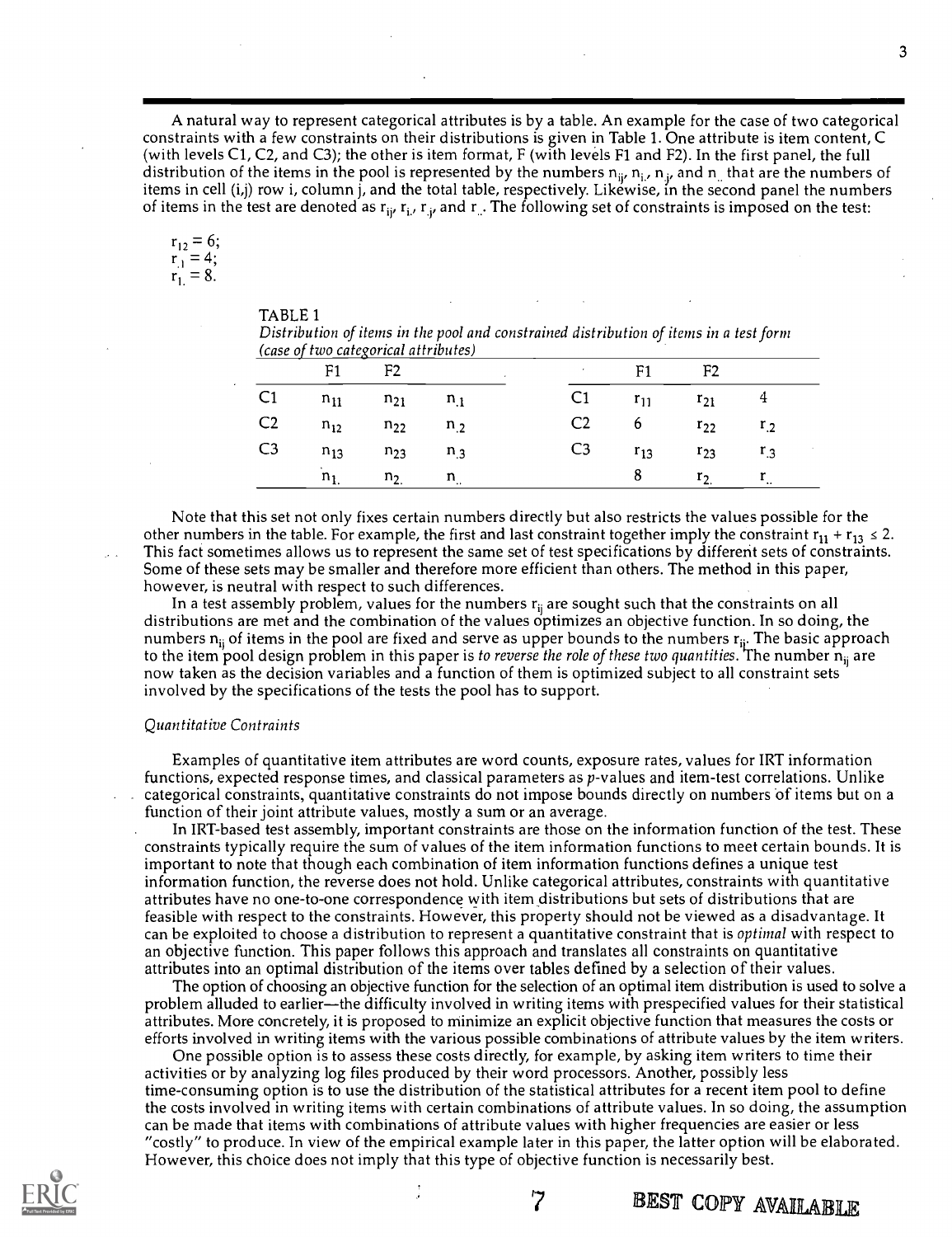More realistic information on item writing costs is obtained if the joint distribution of all quantitative and categorical attributes is used. If persistent differences between item writers exist, further improvement is possible by choosing item writers as one of the (categorical) attributes defining the joint distribution. This choice will now be formalized for constraints on test information functions. However, the treatment can easily be generalized to constraints on other quantitative attributes.

In the empirical example, the 3-parameter logistic model was used to calibrate the existing item bank:

$$
P_i(\theta) \equiv \text{Prob}\left\{U_i = 1 | \theta\right\} \equiv c_i + (1 - c_i) \left\{1 + \exp[-a_i(\theta - b_i)]\right\}^{-1},\tag{1}
$$

where  $\theta$  is the unknown ability of the examinee and  $a_i \in [0, \infty]$ ,  $b_i \in [-\infty, \infty]$ , and  $c_i \in [0,1]$ , are the discrimination, difficulty, and guessing parameter for item i, respectively (Lord, 1980, chap. 2). First, the scales of the parameters  $a_i$ ,  $b_i$ , and  $c_i$  are replaced by a grid of discrete values, ( $a_{id}$ ,  $b_{id}$ ,  $c_{id}$ ), with  $d = 1$ , ..., D grid points. The number of points on the grid as well as their spacing is free. Let  $Q$  be the table defined by the product of these grids for all quantitative attributes, with arbitrary cell  $q$ . The symbol C is used to represent the full table defined by the categorical attributes, with an arbitrary cell denoted by  $c \in C$ . A cell in the joint table defined by C and Q is denoted as  $(c,q) \in C \times Q$ . Since the table is the product of the attributes, the number of cells can become very large. For a realistic example, see Table 2.

Let  $x_{cq}$  denote the frequency of the items in cell (c,q) for a representative pool. These frequencies contain information on the efforts involved in writing items for the various cells in the table. Cells with relatively large frequencies represent combinations of categorical and quantitative attribute values that tend to go together often; apparently, such items are easy to produce. On the other hand, empty cells seem to point at combinations of attribute values that are difficult to produce. A monotonically decreasing function of  $x_{\text{cqr}}$ denoted as  $\varphi(x_{\text{ca}})$ , will be used as an empirical measure of the efforts involved in writing items with the various possible combinations of attribute values. The generic term "cost function" will be used for this function. In the model below, the costs for writing the new item pool will be minimized using this function.

A simple cost function is  $\varphi(x_{\text{cq}}) = x_{\text{cq}}^{-1}$ , which requires  $x_{\text{cq}} > 0$ . The cost function is thus based on the assumption that the smaller the supply of items with attribute values  $(c,q)$  in the existing pool, the more difficult it might have been to produce such items. Other choices of function are possible. However, as will be obvious from the definition of the objective function in Equation 2, the choice of unit does not matter. If different patterns of correlation exist for different item writers, the cost function can be made more realistic by adding item writers as a categorical attribute to the table. If this option is used, a constraint has to be added to the design models below on the number of items or stimuli to be written by each item writer. The blueprint of the new item pool then automatically shows which types of items have to be written by which author.

Also, if the existing item pool is relatively small, before calculating  $\varphi(x_{cq})$ , it is recommended to collapse over attributes in the C  $\times$  Q table that show no substantial dependencies on any of the other attributes. This operation will result in larger frequencies and hence in more stable marginal cost estimates. In the objective function and constraints in the models below these marginal estimates are substituted within the cells that have been collapsed. The operation is thus not to reduce the size of the original design problem. The models still provide complete blueprints for the items in the pool.

It should be noted that the use of a cost function defined on item writing practices for a recent item pool is not conservative in the sense that old practices are automatically continued. The new item pool can be planned freely to support any new sets of test specifications, and the integer-programming model guarantees that test forms can be assembled to these specifications. The point is, however, that a potentially large set of item pools can be expected to be feasible for the integer-programming model. The cost function is used only to select a solution from this set that minimizes the costs of item writing.

#### Constraints on Interdependent Items

The constraints in this category deal with possible relations of exclusion and inclusion between the items in the pool. Two items exclude each other if they overlap in content and, as a consequence, one item contains a clue to the key of the other item ("enemies"). Generally, the larger the number of attributes used in the test specifications, the more specific the blueprints and the less likely it is to have overlap between written items. To the experience of the authors, sets of enemies in existing pools are usually small (2-3 items per set), in particular, in relation to the number of tests the pool has to serve. In 0-1 LP-based test assembly, it is possible to constrain the test to have no more than one item from each set of enemies. If enemies are present in an item pool, they can thus generally be distributed over different test forms. The position taken in this paper is therefore that sets of enemies in the pool are a problem of test assembly. In the item pool design problem in this paper, they will be ignored.



හි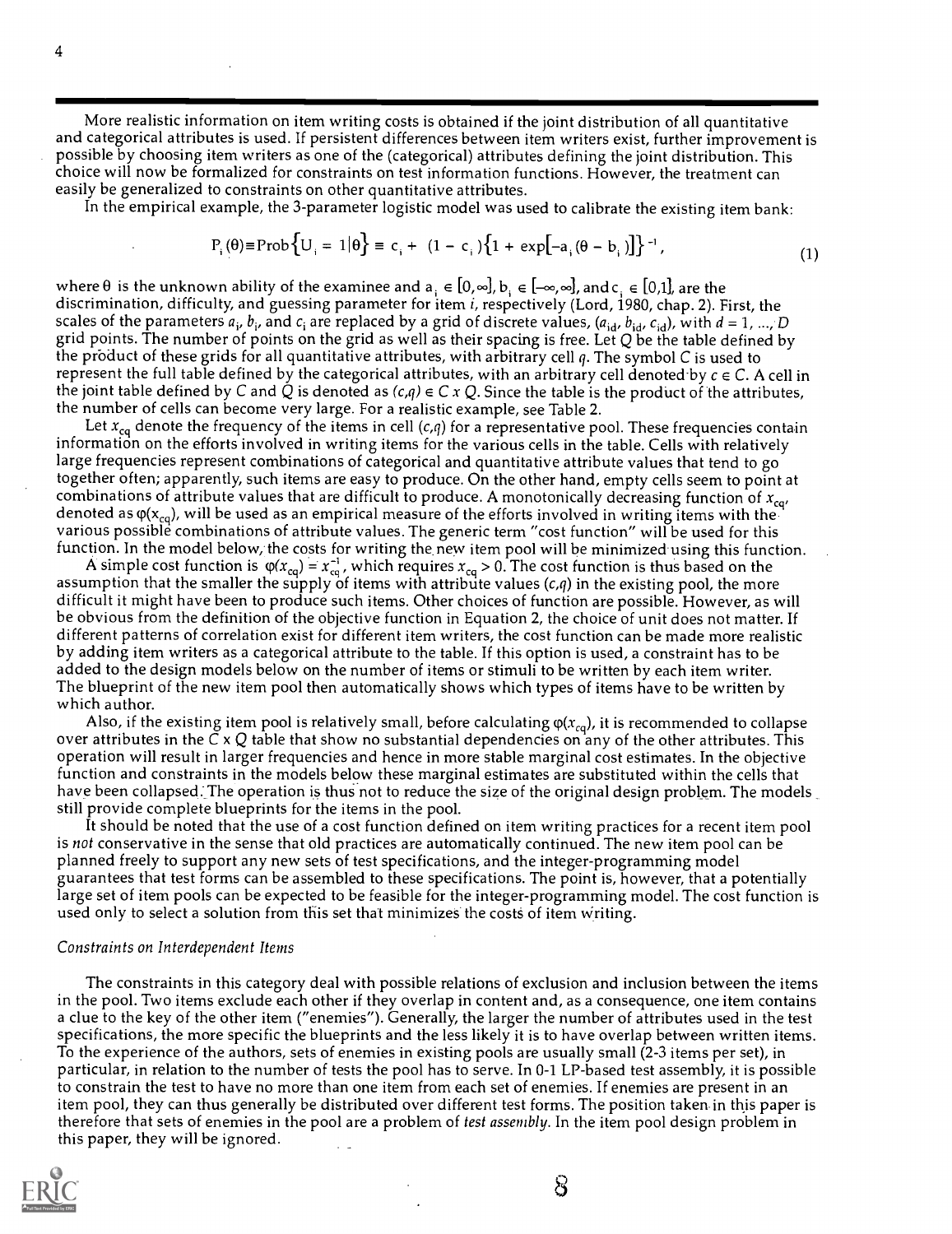An important type of inclusion relation exists between items that are organized around common stimuli, for example, a reading passage in a reading comprehension test or a description of an experiment in a biology test. We will use "item sets" as a generic term for this part of a test. Typically, the items in these sets are selected from larger sets available in the pool. Selection of item sets often involves constraints on categorical (e.g., content) and quantitative (e.g., word counts) attributes for the stimuli. Several versions of 0-1 LP models for test assembly are available to deal with pools with item sets (van der Linden, submitted). The problem of designing a pool with item sets is solved by the following three-stage procedure:

> First, a blueprint for a pool of *items* is designed using the integer-programming model in Equations 2-6 ignoring the item set structure. The model constrains the distributions of the items over their categorical and quantitative attributes. The objective function minimizes a cost function for writing the items.

Next, a blueprint for a pool of *stimuli* for the item sets is designed using the same methodology as for the pool of items. The model now constrains the distribution of the stimuli over their categorical and quantitative attributes, and the objective function minimizes a cost function for writing the stimuli.

Finally, items are assigned to the stimuli to form *item sets*. The assignment is done using a separate integer-programming model formulated for this task. The constraints in the model control the assignment both for the number of items available in the various cells of the  $C \times Q$ table and the number required in the item sets. The objective function is of the same type as above; its specific form will be explained later in this paper.

The fact that these steps are taken separately should not come as a surprise. They only serve to *design* an item pool with a set structure. Of course, if the design is realized, the actual stimuli and items in the sets are to be written simultaneously and in a coordinated fashion.

#### Models for Item Pool Design

In this section the various models introduced above will be explained. First, the model for designing the pool of items is presented. Then the case of item sets is addressed and the models for designing a pool of stimuli and-assigning items to stimuli are explained.

#### Pool of Items

The following notation is needed to present the model. Index  $f = 1, ..., F$  will be used to represent the individual test forms the item pool should support. Still, the symbols  $C$  and  $Q$  will be used to represent the tables defined by the categorical and quantitative attributes, respectively. As an example of a quantitative attribute the information function of test form f will be required to approach a set of target values  $T_f(\theta_k)$ ,  $k = 1, ..., K$ , from above. The model in Equation 1 implies a three-dimensional table Q, with one dimension for each item parameter. The information on  $\theta$  in a response to an item in cell  $q \in Q$  will be denoted as  $I_q(\theta)$ ; this quantity is calculated, for example, for the midpoints of the intervals of the item parameter values defining cell q of the table. The decision variables in the model are integer variables  $n_{\text{fcq}}$ . These variables represent the number of items in cell  $(c,q)$  needed in the pool to support form f, that is, these variables indicate how many items with item parameter values represented by  $q$  and categorical attributes represented by  $c$  would be needed for form  $f$ . The complete pool is thus defined by the numbers

$$
\sum_{f=1}^F n_{fcq}.
$$

The cost function is still denoted as  $\varphi_{ca}$ .

The model is as follows:

$$
\text{minimize} \sum_{f} \sum_{c} \sum_{q} \phi_{cq} n_{fcq}
$$

subject to

$$
\sum_{c} \sum_{q} I_q(\theta_k) n_{eq} \ge T_f(\theta_k), f = 1, ..., F, k = 1, ..., K,
$$
 (test information) (3)

 $(minimizing costs)$  (2)

 $5 \sim$ 

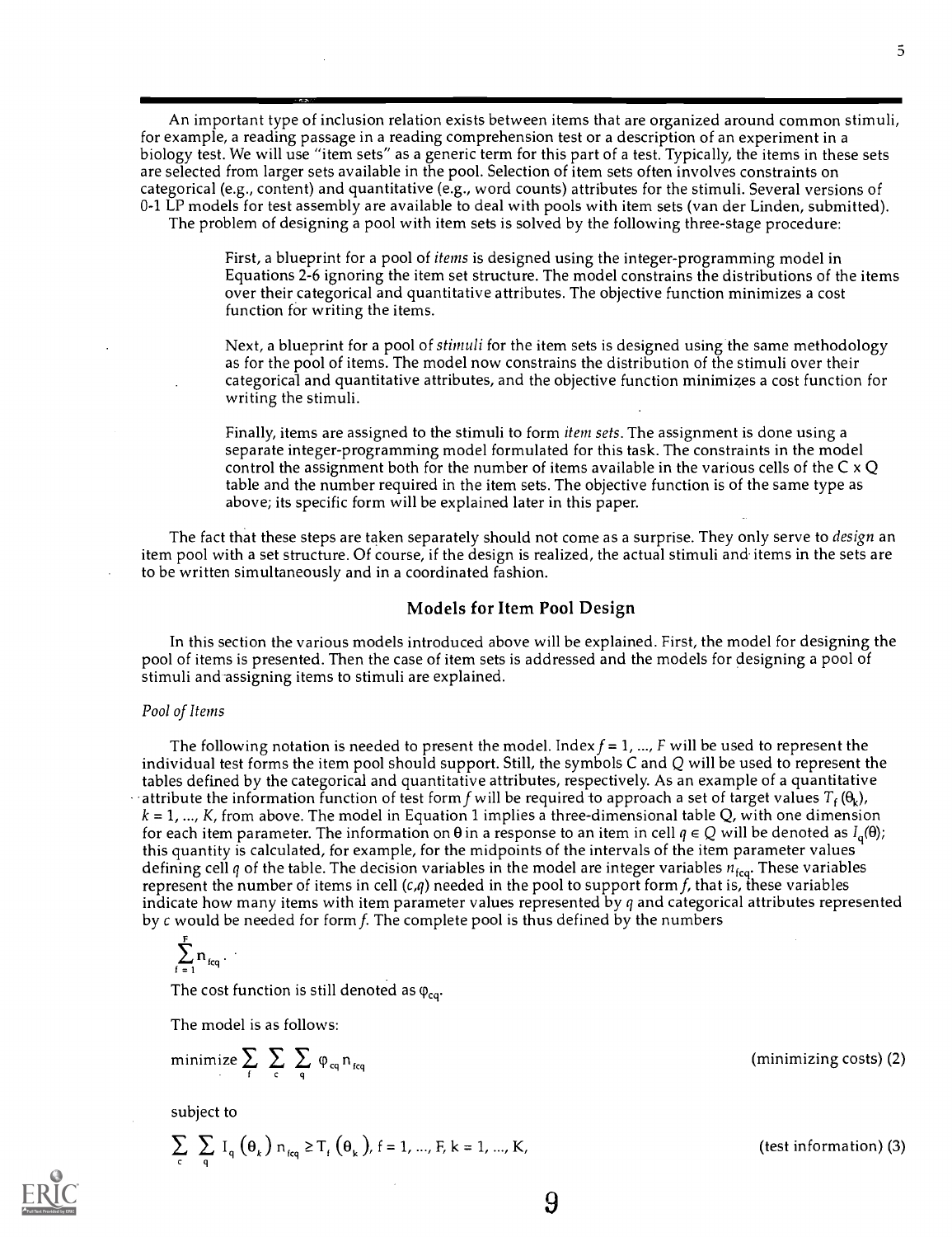$$
\sum_{ce \, v_{ig}} \sum_{q} n_{f_{eq}} \ge n_{f_{g}}, f = 1, ..., F, g = 1, ..., G,
$$
  

$$
\sum_{c} \sum_{q} n_{f_{eq}} \ge n_{f}, f = 1, ..., F,
$$
  

$$
n_{f_{eq}} = 0, 1, ..., f = 1, ..., F, c \in C, q \in Q.
$$

The objective function in Equation 2 minimizes the sum of the item writing costs across all items in the F forms. For each form the constraints in Equation 3 require the information function to be larger than the target values at  $\theta_k$ ,  $k = 1, ..., K$ . Because the objective function in Equation 2 implies a minimum number of items to be written, the test information functions approach these target values from above. The categorical constraints imposed on the forms are formulated in Equation 4. The sets  $V_{fg}$ ,  $f = 1$ ,  $\ldots$ ,  $F$  and  $g = 1$ ,  $\ldots$ ,  $\tilde{G}$ , are the sets of cells in C on which the constraints have to be imposed. For example, in the test form in Table 1 the first constraint imposed on the set of cells consists only of cell (1,1), the second on the set of cells in Row 1, and the third on the set of cells in Column 1. Lower bounds  $n_{fg}$  are set only; the objective function in Equation 2 guarantees that the constraints are satisfied as an equality at optimality. The same happens to the constraints on the lengths of the forms in Equation 5. Other quantitative constraints can be added to the model following the same logic as in Equation 3.

Models for the simultaneous assembly of sets of tests from a given pool need large numbers of constraints to prevent the same item from being assigned to more than one test form (Boekkooi-Timminga, 1987; van der Linden & Adema, 1998). However, such constraints need not bother us here. The current goal is only to determine how many items of certain types are needed in the item pool to assemble this set of test forms.

For smaller  $C \times Q$  tables, the optimal values of the variables in the model can be calculated using one of the available implementations of the branch-and-bound algorithm for integer-programming. For larger tables optimal values can always be obtained by relaxing the model and using the simplex algorithm. The simplex algorithm is capable of handling problems with thousands of variables in a small amount of time (Wagner, 1978). Fractional values in the solution can then be rounded upwardly; as already noted, it is always prudent to have a few spare items in the pool.

#### Pool of Stimuli

Tables  $C'$  and  $Q'$  are now defined for the sets of categorical and quantitative attributes used to describe the stimuli in the test forms the item pool has to support. Since psychometric attributes for stimuli are rare, table  $Q'$  is expected to be much smaller than  $Q$ . Item sets do often have aggregated statistical attributes, such as sums of p-values or average values for  $b_i$ s. However, these aggregates belong to the set of items associated with a stimulus—not to the stimulus itself. Constraints on such aggregated attributes are dealt with in the item assignment model below.

The model is analogous to that in Equations 2-6. The cost function  $\varphi_{c'q'}$  is now defined for the distribution of stimuli in the previous item pool. Likewise, the bounds in Equations 3-4 are derived from the specifications for the item sets in the various test forms. As an example of a quantitative attribute for stimuli, word counts are used. Let  $w_p$  be the number of words for a stimulus in cell q and  $w_f$  the target for the number of words for a stimulus in form  $f$ . The constraints needed are

$$
\sum_{c'} \sum_{q'} w_{q'} n_{icq'} \ge w_{f} f = 1, ..., F.
$$
 (word counts) (7)

Again, because of minimization in Equation 2, the bounds in the constraints in Equation 7 are approximated from above and serve as targets for the number of words per stimulus.

The output from the model is an optimal array of frequencies  $n_{fc'g'}$  for form f. The blueprint for the complete pool of stimuli is determined by the numbers

$$
\sum_{f} n_{icq}.
$$

#### Assigning Items to Stimuli

To introduce the item assignment model, index  $s_f = 1$ , ...,  $S_f$  is defined to denote the item sets in form  $f = 1, ..., F$ . Each of these sets is associated with one stimulus, that is, one of the cells (c',q'). The total number of stimuli associated with the cells satisfies the optimal numbers  $n_{\text{fcq}}$  from the model in the previous section. The association is arbitrary and assumed to be made prior to the item assignment. For each set the



(categorical constraints) (4)

(length of forms) (5)

(integer variables) (6)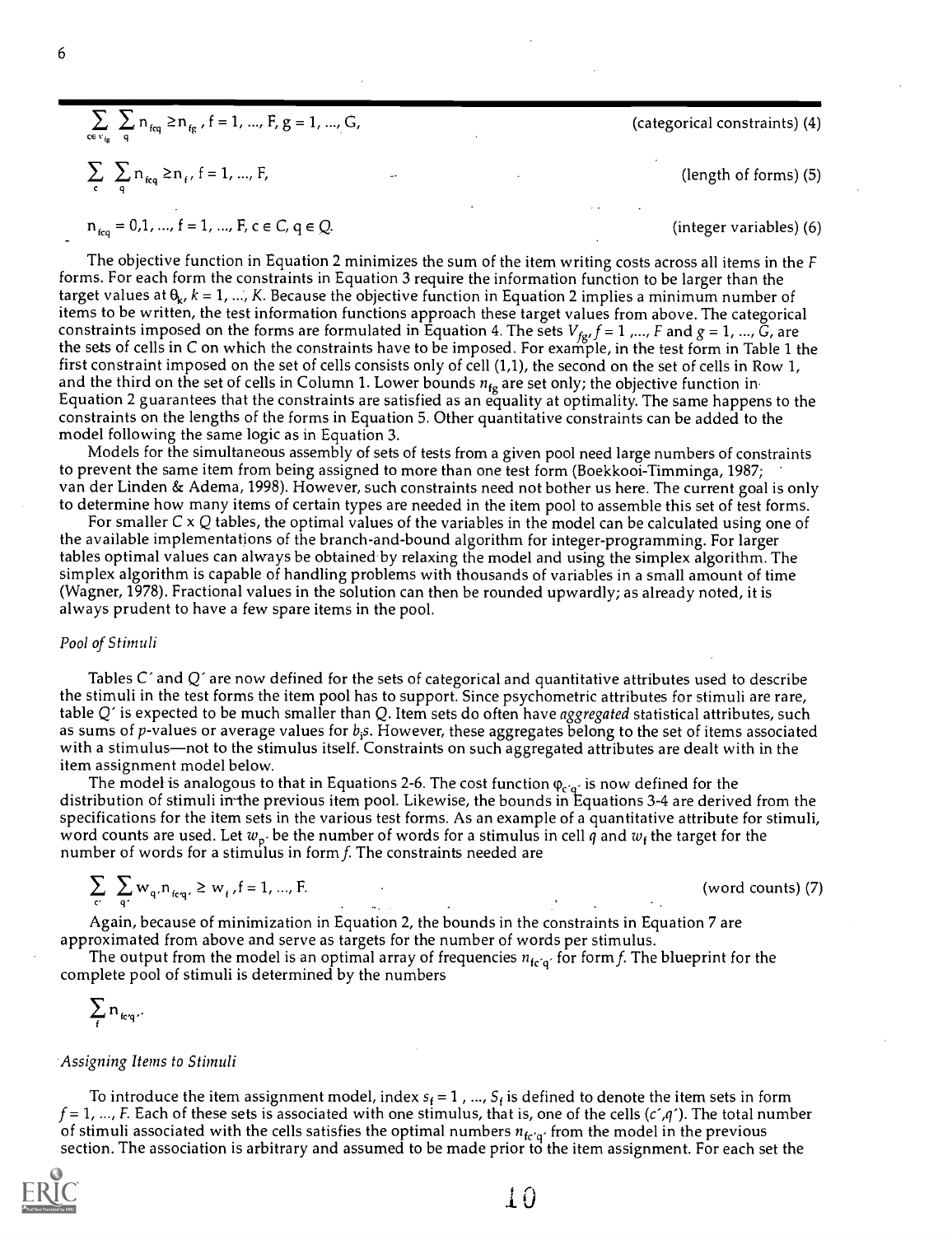attribute values of its stimulus are thus assumed to be known; however, for notational convenience, the dependence of  $s_f$  (c',q') will remain implicit in this paper.

In addition, integer decision variables z<sub>s،cq</sub> are defined to denote the number of items from cell (c,q) in the item table assigned to set  $s_f$  . Finally, a cost function  $\phi_{c\alpha c'\alpha'}$  is defined on the Cartesian product of the tables C x Q and C´ x Q´. This function reflects the costs of writing an item with attributes (c,q) for a stimulus with attributes  $(c', q')$ .

The item assignment model is as follows:

minimize 
$$
\sum_{f}
$$
  $\sum_{s_i} \sum_{c} \sum_{q} \varphi_{cqcq} z_{s_icq}$  (minimizing costs) (8)  
\nsubject to  
\n $\sum_{c,q} z_{s_icq} \ge n_{s_i}, s_f = 1, ..., S_f, f = 1, ..., F,$  (number of items needed) (9)  
\n $\sum_{f} \sum_{s_i} z_{s_icq} \ge n_{cq}, c \in C, q \in Q,$  (number of items available) (10)  
\n $z_{s_icq} = 0, 1, ..., s_f = 1, ..., S_f, f = 1, ..., F, c \in C, q \in Q.$  (integer variables) (11)

The constraints in Equation 9 assign  $n_{s_i}$  items to item set  $s_f$  whereas the constraints in Equation 10 ensure  $\tau$ that no more items are assigned from cell  $(c,g)$  than available in the blueprint for the item pool.

If constraints on aggregated quantitative item attributes have to be imposed on some of the item sets, the model has to be expanded. For example, if item set  $s_f$  has to have an average p-value between lower and upper bounds  $p_{sf}^{(1)}$  and  $p_{sf}^{(u)}$ , respectively, the following two constraints should be added to the model:

$$
\sum_{c} \sum_{q} p_{q} z_{s_{f}q} \ge n_{s_{f}} p_{s_{i}}^{(1)}, s_{f} = 1, ..., S_{f}, f = 1, ..., F,
$$
 (lower bounds on  $\overline{p}$ ) (12)  

$$
\sum_{c} \sum_{q} p_{q} z_{s_{f}q} \le n_{s_{f}} p_{s_{f}}^{(u)}, s_{f} = 1, ..., S_{f}, f = 1, ..., F.
$$
 (upper bound on  $\overline{p}$ ) (13)

#### Models for Item Pool Management

As already indicated, item pools are not static entities. In most testing programs, tests are assembled from the pool and new items are pretested on a continuous basis. Hence, two important tasks of item pool management are: (1) monitoring the developments in the item pool; and (2) instructing item writers to write new items to complete the pool.

The models in this paper can easily be adapted for use in item pool management. The only thing needed is to correct the decision variables in the models for the numbers of items and stimuli currently available in the pool. The principle is illustrated for the model in Equations 2-6. Let  $v_{cq}$  be a constant representing the current number of items in cell  $(c,q)$  in the pool and  $\eta_{cq}$  a new decision variable denoting the number of items to be written yet for this cell. The only adaptation necessary is substituting  $v_{cq} + \eta_{cq}$  for the old decision variables in the model.

If the current items in the pool reveal new patterns of correlation between categorical and quantitative attributes, the cost functions  $\phi_{ca}$  can be updated by defining them on  $v_{ca}$  rather than the frequencies  $x_{ca}$  for the previous item pool, or perhaps on a weighted combination of both. This practice is recommended, for example, if the item writers form a categorical attribute in the definition of table  $Q \times C$  and new item writers have been hired.

#### Empirical Example

The method in this paper was used to design a new item pool for the LSAT. The purpose of this study was to illustrate the use of the method for an actual item pool design problem.

The LSAT pool has to support three different sections in the test, labeled here as A, B, and C. The first two sections have items organized as sets with a common stimulus; the last section consists of discrete items. The three sections in the test were assembled to meet experimental sets of test specifications and targets for their information functions. The sets of constraints included such attributes as item (sub)types, item-set structures in the pool, types of stimuli, gender and minority orientation of the stimuli, answer key



1.1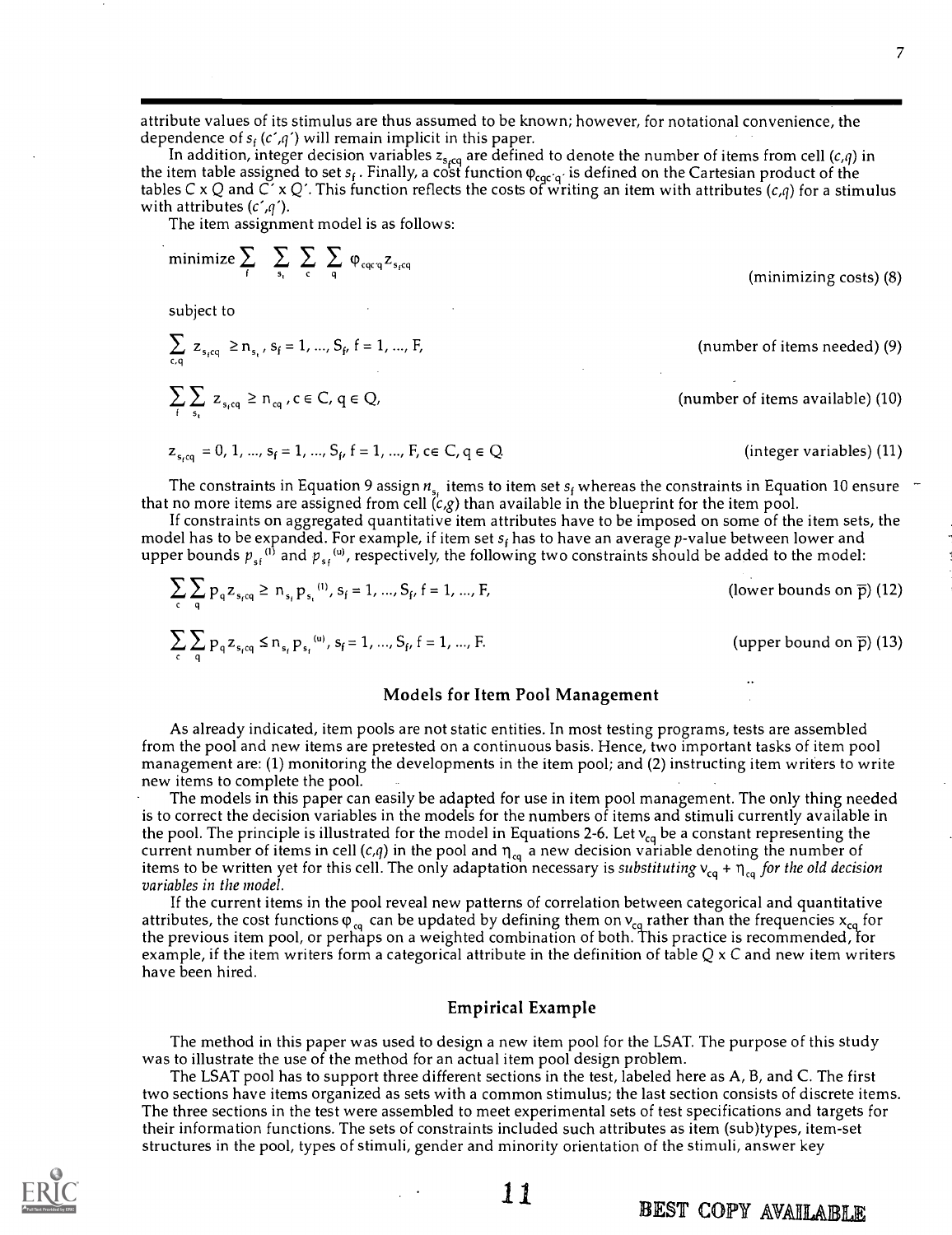distributions, word counts, and test information functions. Also, a previous item pool was available to estimate a cost funtion. As the original authors of the pool could not be identified, item author was not used as an attribute in the current example. The values of the  $a_i$  and  $b_i$  parameters in the model in Equation 1 were grouped into 8 and 10 intervals, respectively, using the midpoints of the intervals to calculate the information function values. For security reasons, the exact item attributes and stimulus in this study are not revealed. The numbers of attributes for each section in the LSAT are given in Table 2.

#### TABLE 2

Number of item attributes, constraints, and decision variables for the three sections of the LSAT

| Model            | Number of<br>Attributes | Number of<br>Constraints | Number of<br>Decision<br>Variables |
|------------------|-------------------------|--------------------------|------------------------------------|
| Section A        |                         |                          |                                    |
| Item Pool        | 5                       | 70                       | 1,920                              |
| Stimulus<br>Pool | $\overline{4}$          | 1                        | 8                                  |
| Assignment       | *                       | $\overline{\mathbf{4}}$  | 24                                 |
| Section B        |                         |                          |                                    |
| Item Pool        | 6                       | 97                       | 6,144                              |
| Stimulus<br>Pool | 4                       | 6                        | 31                                 |
| Assignment       | $\frac{1}{2}$           | 10                       | 12                                 |
| Section C        |                         |                          |                                    |
| Item Pool        | 5                       | 65                       | 11,520                             |

Note. Cells with "\*" are not applicable

The item pool was designed to support 10 regular forms of the LSAT, 10 forms with a target for the test information function shifted 0.6 to the left on the  $\theta$  continuum, and 10 with a target shifted 0.6 to the right. The (integer) decision variables in these constraints represented the frequencies needed for the cells in the full attribute tables,  $C \times Q$ . The numbers of decision variables and constraints in the models for the item pool, stimulus pool, and assignment of the items to the stimuli are given in the fourth column of Table 2.

A previous pool of 5,316 items was available to define cost functions for the models. The functions were defined as  $\varphi(x_{cq}) = x_{cq}^{-1}$ , with an arbitrary large value substituted for empty cells in the table. Because the number of items in the pools was small relative to the numbers of cells in the attribute tables, the tables were collapsed over some attributes before computing the cost function. For example, since the values of the items for the guessing parameter in the 3-PL model in Equation 1,  $c_i$ , did not vary much, this parameter was left out as a dimension of the attributes table  $C \times Q$ , using its average value to calculate the information function values in the models. Neighboring values of other attributes with approximately the same conditional distribution were grouped. The purpose of all grouping and collapsing was to reduce the number of cells in the table and get more stable estimates of the frequencies in the cost function. Cells that were collapsed in the attribute tables received a value for the cost function based on their marginal frequencies. However, the integer-programming models in this example were still formulated over the full table, with marginal costs substituted for the cells that were collapsed.

As the three sections in the LSAT have no overlap in items, three independent models had to be solved. The numbers of constraints and decision variables in the integer-programming models are given in Table 2. The three sets of test specifications the pool was assumed to support involved no constraints on interdependent items between them. Also, the objective functions in the models are sums of costs across these sets which are minimal if the costs for each set are minimal. The models could therefore be solved independently for each set.

The best strategy to solve models of the size in the current application is through the simplex algorithm for the relaxed version of the models; that is, with the integer variables replaced by (nonnegative) real-valued variables, rounding the solutions upwardly. The simplex algorithm as implemented in the Consolve module in the test assembly software package ConTEST was used (Timminga, van der Linden, &



12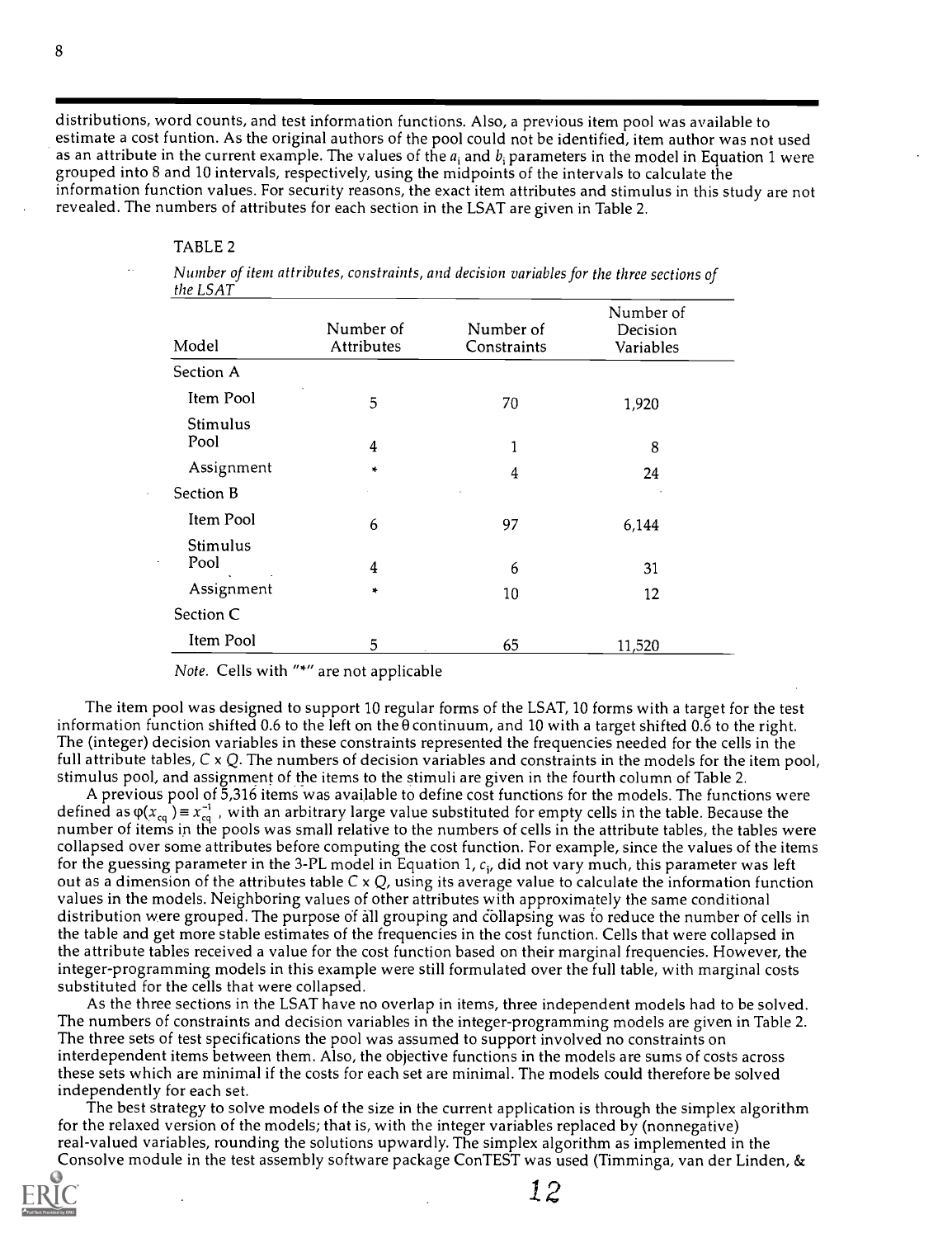Schweizer, 1996). The solution times for all models were approximately 1 second of CPU time on a PC. No rounding appeared to be necessary; the algorithm found a direct integer solution for all variables. This result happened because the matrix of coefficients for the models appeared to have a unimodular structure (for this property, see Nemhauser & Wolsey, 1988, chap. 11.3). This feature does not generalize automatically to other applications of the integer-programming models for item pool design in this paper. However, rounding the variables upwardly is a simple but effective strategy that always works.

#### Concluding Remarks

The example showed how the integer-programming models in this paper can be used to calculate blueprints for new item pools to support a testing program. Although not illustrated in the example, only a minor correction to the decision variables is necessary to use the models as tools for managing item pools in an ongoing testing program. The same correction can be used to cope with possible future changes in the right-hand side bounds in the test specifications in the models.

As already indicated, several options to specify cost functions in Equation 2 and 8 are available, including options that directly estimate the costs or the amount of time involved in writing items with certain attributes. The results from the models in real-life applications rely heavily on the cost functions adopted. The question regarding what cost function is best does not have a universal answer. It can be answered best when implementing the method for an actual testing program.

For the empirical example above, a previous item pool could be used to define a cost function on the distribution of the items over the tables defined by the item and stimulus attributes. This option is available only if the test specifications at the time of this previous pool address a set of item and stimulus attributes that include the set of attributes for the new item pool. If new attributes are introduced, this approach may face an unsolvable missing data problem. However, too many old attributes do not constitute a practical problem because the old table can always be collapsed over attributes that are no longer used in the testing program.

A case not dealt with in this paper is the one in which the tests assembled from the pool are allowed to have item overlap. If overlap is allowed, the number of possible tests from a given pool goes up. Determining how many different tests are possible under this condition involves a complicated combinatorial problem (Theunissen, 1996). If the overlap is small, a wise strategy might be to just ignore this possibility, the result being an item pool somewhat too large but allowing for all planned tests to be assembled. However, the problem of how to design an item pool of minimal size to support tests for which large overlap is allowed remains still to be solved.

#### References

- Ackerman, T. (1989, March). An alternative methodology for creating parallel test forms using the IRT information function. Paper presented at the annual meeting of the National Council on Measurement in Education, San Francisco.
- Adema, J. J. (1990). The construction of customized two-staged tests. Journal of Educational Measurement, 27, 241-253.
- Adema, J. J. (1992). Implementations of the branch-and-bound method for test construction. Methodika, 6, 99-117.
- Adema, J. J., Boekkooi-Timminga, E., & van der Linden, W. J. (1991). Achievement test construction using 0-1 linear programming. European Journal of Operations Research, 55, 103-111.
- Armstrong, R. D. & Jones, D. H. (1992). Polynomial algorithms for item matching. Applied Psychological Measurement, 16, 365-373.
- Armstrong, R. D., Jones, D. H., & Wang, Z. (1994). Automated parallel test construction using classical test theory. Journal of Educational Statistics, 19, 73-90.
- Armstrong, R. D., Jones, D. H., & Wang, Z. (1995). Network procedures to optimize test information curves with side constraints. In K.D. Lawrence (Ed.), Applications of management science: Network optimization applications (Vol. 8; pp. 189-212). Greenwich, CT: JAI Press.
- Armstrong, R. D., Jones, D. H., & Wu, I.-L. (1992). An automated test development of parallel tests. Psychometrika, 57, 271-288.



9

13 BEST COPY AVAILABLE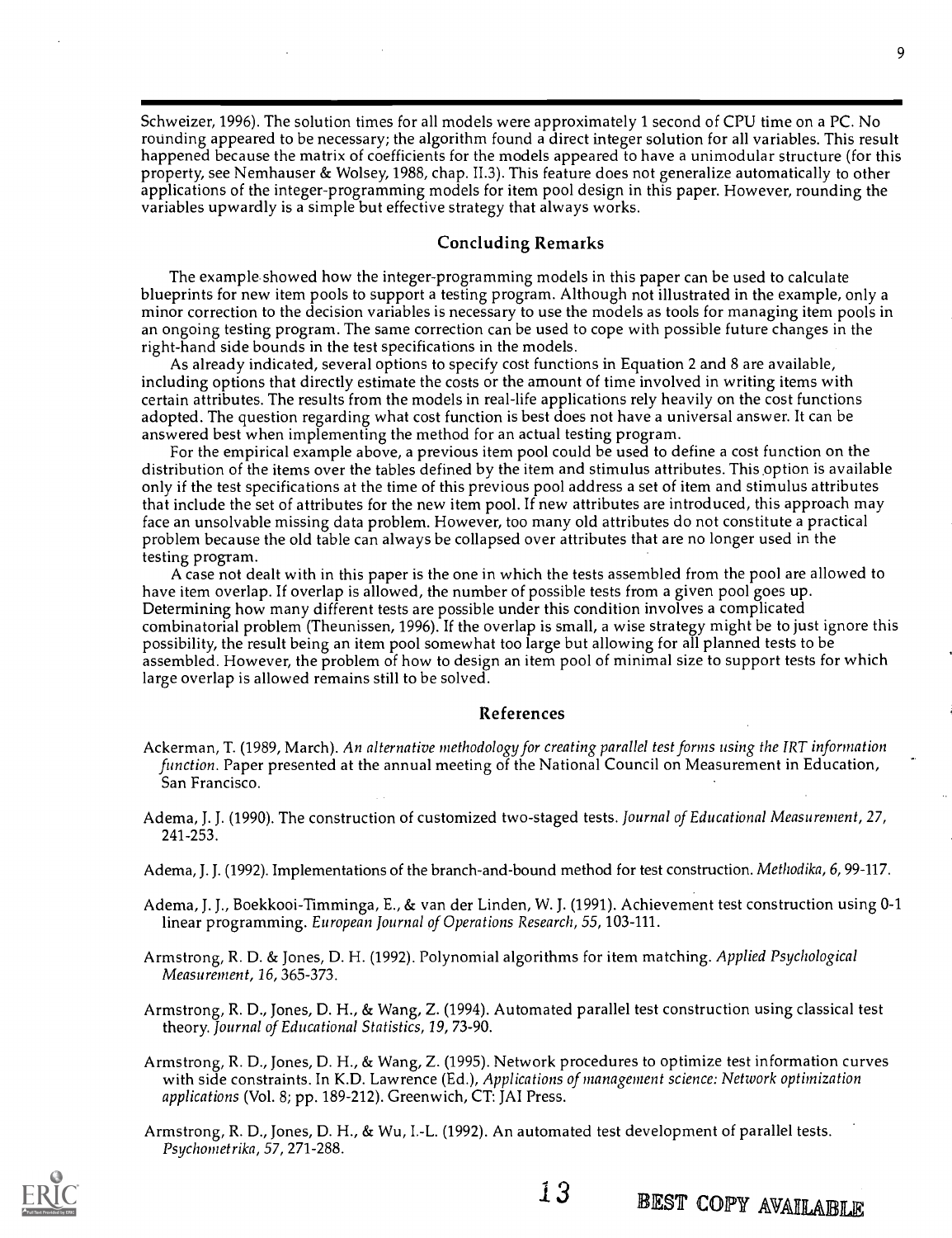Berger, M. P. F. (1994). A general approach to algorithmic design of fixed-form tests, adaptive tests, and testlets. Applied Psychological Measurement, 18, 141-153.

Boekkooi-Timminga, E. (1987). Simultaneous test construction by zero-one programming. Methodika, 1, 1101-112.

- Boekkooi-Timminga, E. (1990). The construction of parallel tests from IRT-based item banks. Journal of Educational Statistics, 15, 129-145.
- Boekkooi-Timminga, E. (1991, June). A method for designing Rasch model based item banks. Paper presented at the annual meeting of the Psychometric Society, Princeton, NJ.
- Lord, F. M. (1980). Applications of item response theory to practical testing problems. Hillsdale, NJ: Erlbaum.
- Luecht, R. D. (1998). Computer-assisted test assembly using optimization heuristics. Applied Psychological Measurement, 22, 224-236.

Nemhauser, G. L., & Wolsey, L. A. (1988). Integer and combinatorial optimization. New York: John Wiley & Sons.

- Sanders, P. F., Verschoor, A. J. (1998). Parallel test construction using classical item parameters. Applied Psychological Measurement, 22, 212-223.
- Stocking, M. L., & Swanson, L. (1998). Optimal design of item pools for computerized adaptive tests. Applied Psychological Measurement, 22, 271-279.
- Swanson, L. & Stocking, M. L. (1993). A model and heuristic for solving very large item selection problems. Applied Psychological Measurement, 17, 151-166.
- Timminga, E., van der Linden, W. J., & Schweizer, D. A. (1996). ConTEST [Computer program and manual]. Groningen, The Netherlands: iec ProGAMMA.

Theunissen, T. J. J. M. (1985). Binary programming and test design. *Psychometrika, 50, 411-420*.

- Theunissen, T. J. J. M. (1996). Combinatorial issues in test construction. Unpublished doctoral dissertation, University of Amsterdam, The Netherlands.
- Timminga, E. Sr Adema, J. J. (1995). Test construction from item banks. In G. H. Fischer & I. W. Molenaar (Eds.), The Rasch model: Foundations, recent developments, and applications (pp. 111-127). New York: Springer-Verlag.
- van der Linden, W. J. (1994). Optimum design in item response theory: Applications to test assembly and item calibration. In G.H. Fischer & D. Laming (Eds.), Contributions to mathematical psychology, psychometrics, and methodology (pp. 308-318). New York: Springer-Verlag.
- van der Linden, W. J. (1996). Assembling test for the measurement of multiple traits. Applied Psychological Measurement, 20, 373-388.

van der Linden, W. J. (Ed.). (1998). Optimal test assembly [Special issue]. Applied Psychological Measurement, 22(3).

van der Linden, W. J. (1998). Optimal assembly of psychological and educational tests. Applied Psychological Measurement, 22, 195-211.

van der Linden, W. J. (submitted). Optimal assembly of tests with item sets.

- van der Linden, W. J., & Adema, J. J. (1998). Simultaneous assembly of multiple test forms. Journal of Educational Measurement, 35(3), 185-198.
- van der Linden, W. J., & Boekkooi-Timminga, E. (1989). A maximin model for test design with practical constraints. Psychometrika, 54, 237-247.

Wagner, H.M. (1978). Principles of operations research with applications to managerial decisions. London: Prentice-Hall.